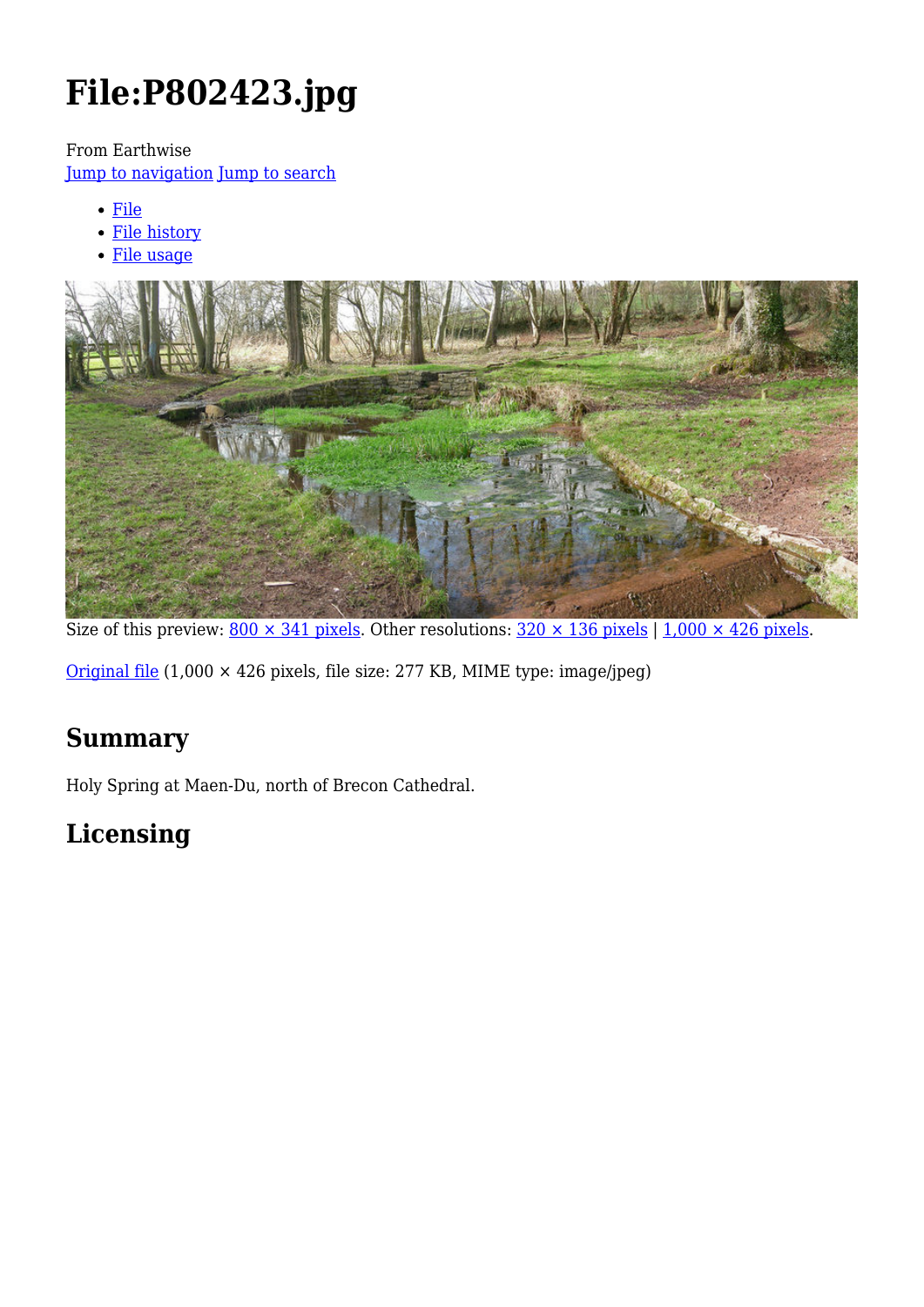Download of 1000 x 1000 pixel images is free for all non-commercial use - all we ask in return is for you to acknowledge BGS when using our images. Click our Terms and Conditions link below for information on acknowledgement text, and to find out about using our images commercially.

#### **Copyright**

The images featured on this site unless otherwise indicated are copyright material of the Natural Environment Research Council (NERC), of which the British Geological Survey is a component body. The British Geological Survey encourages the use of its material in promoting geological and environmental sciences. The images may be reproduced free of charge for any non-commercial use in any format or medium provided they are reproduced accurately and not used in a misleading or derogatory context. Where any images on this site are being republished or copied to others, the source of the material must be identified and the copyright status acknowledged. The permission to reproduce NERC protected material does not extend to any images on this site which are identified as being the copyright of a third party. Authorisation to reproduce such material must be obtained from the copyright holders concerned.

#### **Non-commercial Use**

Use of the images downloaded from this site and reproduced digitally or otherwise may only be used for non-commercial purposes, which are:-

- Private study or research for a non-commercial purpose
- Education for teaching, preparation and examination purposes

When using the images please credit 'British Geological Survey' and include the catalogue reference ('P Number') of the item to allow others to access the original image or document. Noncommercial users of the images from this site are restricted to downloading no more than 30 images, without seeking further permission from [enquiries@bgs.ac.uk](mailto:enquiries@bgs.ac.uk)

#### **Commercial Use**

For commercial use of these images for which higher resolution images are available, individual permissions and/or licences arrangements should be agreed by contacting [enquiries@bgs.ac.uk](mailto:enquiries@bgs.ac.uk) Commercial use will include publications in books (including educational books), newspapers, journals, magazines, CDs and DVDs, etc, where a cover charge is applied; broadcasts on TV, film and theatre; and display in trade fairs, galleries, etc. If you are in doubt as to whether your intended use is commercial, please contact [enquiries@bgs.ac.uk](mailto:enquiries@bgs.ac.uk)

#### **Warranty**

Use of the images downloaded from this site is at the users own risk. NERC gives no warranty as to the quality of the images or the medium on which they are provided or their suitability for any use.

# **File history**

Click on a date/time to view the file as it appeared at that time.

| Date/Time                         | <b>Thumbnail</b> | <b>Dimensions</b>               | User                    | Comment                                                  |
|-----------------------------------|------------------|---------------------------------|-------------------------|----------------------------------------------------------|
| current <u>15:41, 19 May 2014</u> |                  | $1,000 \times 426$ (277)<br>KB) | Dbk (talk)<br>contribs) | Holy Spring at<br>Maen-Du, north of<br>Brecon Cathedral. |

You cannot overwrite this file.

# **File usage**

The following page links to this file:

[Hydrogeology of Wales: The Old Red Sandstone aquifer - groundwater occurrences](http://earthwise.bgs.ac.uk/index.php/Hydrogeology_of_Wales:_The_Old_Red_Sandstone_aquifer_-_groundwater_occurrences)

Retrieved from ['http://earthwise.bgs.ac.uk/index.php?title=File:P802423.jpg&oldid=3660](http://earthwise.bgs.ac.uk/index.php?title=File:P802423.jpg&oldid=3660)'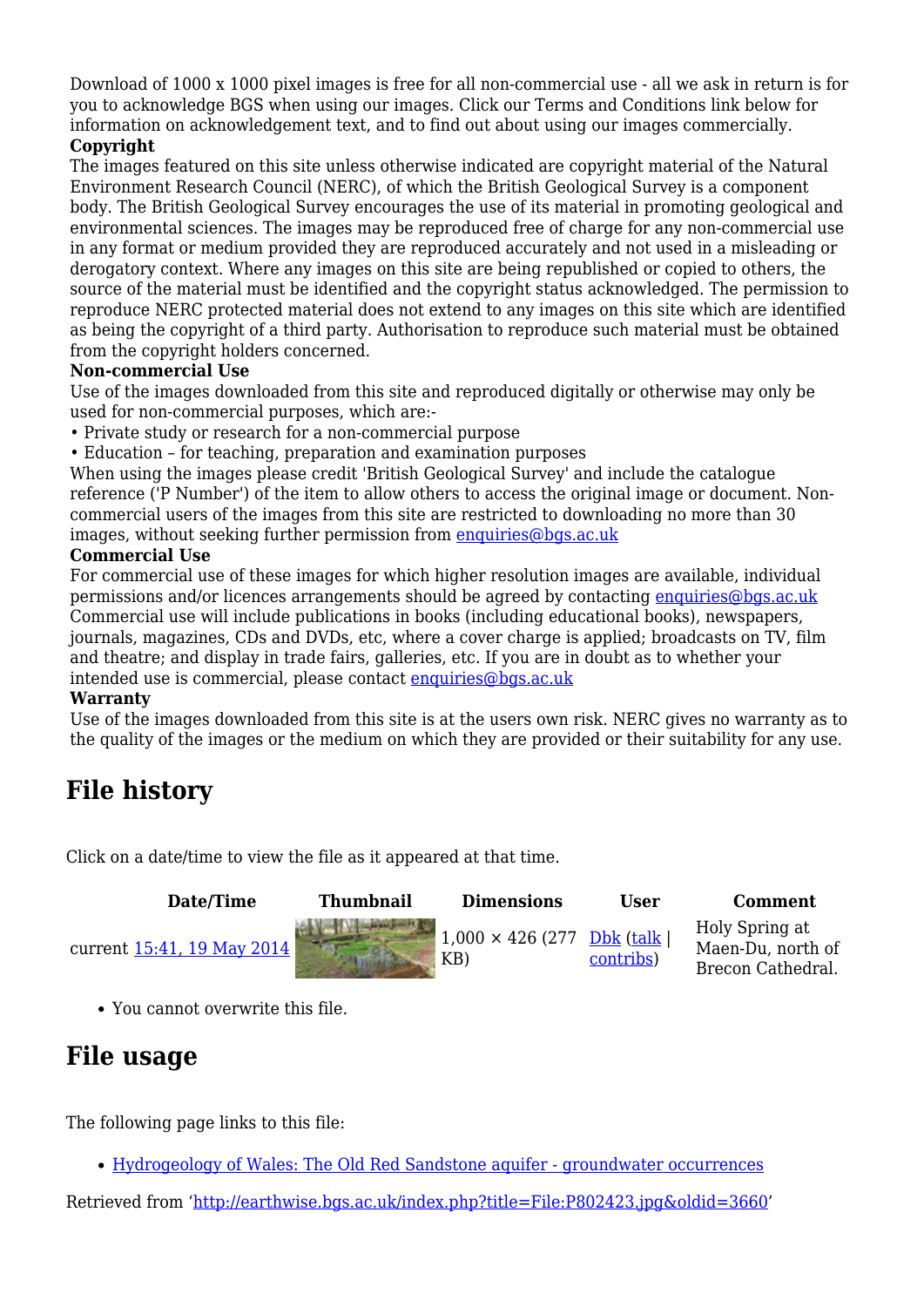# **Navigation menu**

# **Personal tools**

- Not logged in
- [Talk](http://earthwise.bgs.ac.uk/index.php/Special:MyTalk)
- [Contributions](http://earthwise.bgs.ac.uk/index.php/Special:MyContributions)
- [Log in](http://earthwise.bgs.ac.uk/index.php?title=Special:UserLogin&returnto=File%3AP802423.jpg&returntoquery=action%3Dmpdf)
- [Request account](http://earthwise.bgs.ac.uk/index.php/Special:RequestAccount)

### **Namespaces**

- [File](http://earthwise.bgs.ac.uk/index.php/File:P802423.jpg)
- [Discussion](http://earthwise.bgs.ac.uk/index.php?title=File_talk:P802423.jpg&action=edit&redlink=1)

 $\Box$ 

# **Variants**

### **Views**

- [Read](http://earthwise.bgs.ac.uk/index.php?title=File:P802423.jpg&stable=1)
- [Pending changes](http://earthwise.bgs.ac.uk/index.php?title=File:P802423.jpg&stable=0&redirect=no)
- [View source](http://earthwise.bgs.ac.uk/index.php?title=File:P802423.jpg&action=edit)
- [View history](http://earthwise.bgs.ac.uk/index.php?title=File:P802423.jpg&action=history)
- [PDF Export](http://earthwise.bgs.ac.uk/index.php?title=File:P802423.jpg&action=mpdf)

 $\Box$ 

### **More**

#### **Search**

Search Go

### **Navigation**

- [Main page](http://earthwise.bgs.ac.uk/index.php/Main_Page)
- [Recent changes](http://earthwise.bgs.ac.uk/index.php/Special:RecentChanges)
- [Random page](http://earthwise.bgs.ac.uk/index.php/Special:Random)
- [Help about MediaWiki](https://www.mediawiki.org/wiki/Special:MyLanguage/Help:Contents)

# **Tools**

- [What links here](http://earthwise.bgs.ac.uk/index.php/Special:WhatLinksHere/File:P802423.jpg)
- [Related changes](http://earthwise.bgs.ac.uk/index.php/Special:RecentChangesLinked/File:P802423.jpg)
- [Special pages](http://earthwise.bgs.ac.uk/index.php/Special:SpecialPages)
- [Permanent link](http://earthwise.bgs.ac.uk/index.php?title=File:P802423.jpg&oldid=3660)